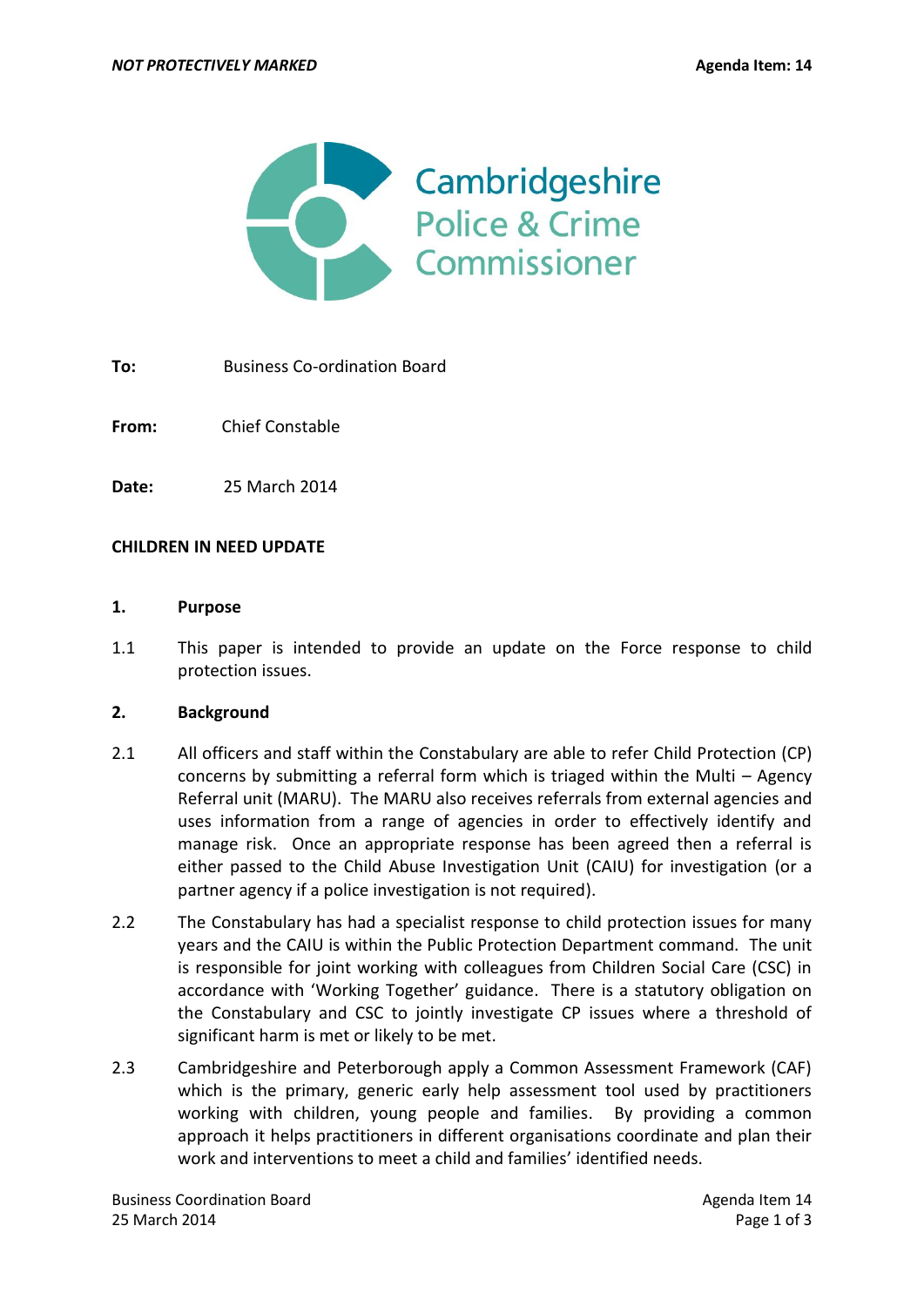2.4 The CAF is used to support children of all ages and to help identify and address any type of need which would prevent a child/young person reaching their potential. It has been designed for use by anyone who works with children, young people and families, whether they are employed or volunteers, and working in the public, private or third sector.

# **3. Strategy**

- 3.1 The CAIU have 32 specialist officers within the Public Protection Department (PPD) tasked to conduct child protection investigations and safeguard children in partnership with other agencies. These officers are employed in two units based at Peterborough and Cambridge. The current establishment is second only to the Domestic Abuse Investigation and Safeguarding Units and is indicative of the commitment the Constabulary has made to provide a specialist response to CP.
- 3.2 It is the responsibility of each and every individual and department within the Force to take immediate action to safeguard children where necessary. First responders, Force Control Room staff, Police Service Centre staff and duty managers are experienced in escalating and carrying out immediate safeguarding actions. Police officers are able to use statutory powers to remove a child to a place of safety and this is an established element of police first response. The PPD also has officers trained in safeguarding on duty 24/7 who are able to assist colleagues and if necessary, respond to child protection issues.
- 3.3 Front line officers have received training in responding to incidents of child protection and this includes an instruction to take positive action by ensuring a child is safe and taking all available steps to safeguard the child and their siblings. An on duty senior detective is available 24/7 who is able to command complex child protection investigations until such time as specialist resources are available to take over.
- 3.4 The Constabulary is committed to the MARU, recognising that effective information sharing and a multi-agency response is essential when responding to complex child protection issues.
- 3.5 A criminal justice response to child protection is only one outcome of an investigation and significant effort is made to support family court proceedings, child protection conference plans and child in need support plans, with the objective of ensuring that children are kept safe.
- 3.6 Police support for CAF is predominantly through sharing of information via the Police officers and staff based within the MARU.
- 3.7 CAF is used in the MARU and specialist teams where officers are seconded to multiagency Family Support Teams. Specialist safeguarding officers across CP, adult abuse and domestic abuse have an awareness of CAF and their need to support it effectively share information across the key disciplines of children, adults and domestic abuse.